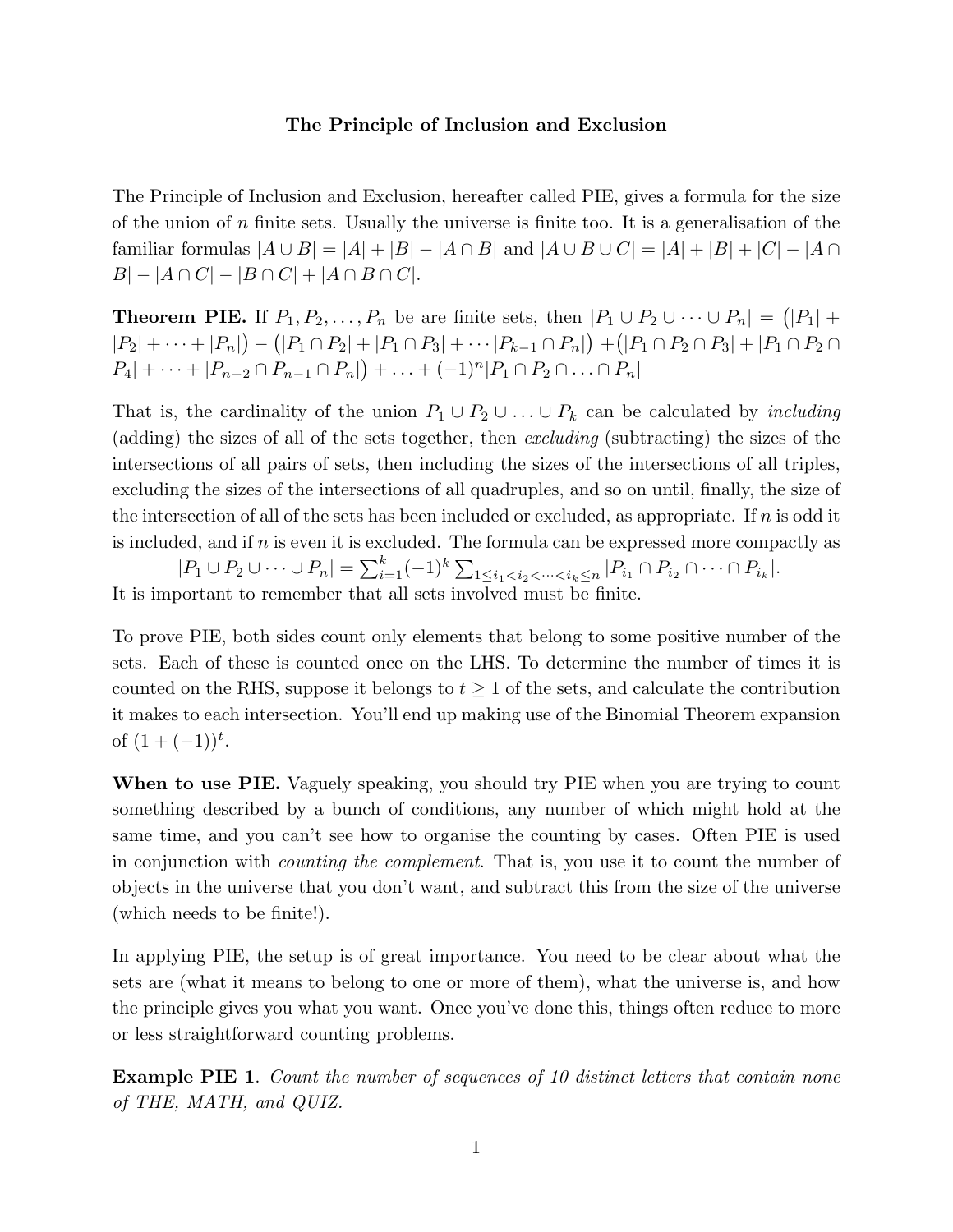Here we're are asked to count sequences of 10 distinct letters that have some special properties, so a good choice for the universe is the set of all sequences of 10 distinct letters. Thus,  $|U| = 26!/16!$ .

Let's try to set up some sets whose union will contain the sequences we don't want, and then we can determine the number that we do want by subtraction. Let  $A, B$  and  $C$  be the set of all sequences in  $U$  that contain THE, MATH, and QUIZ, respectively. Then, by the definition of union,  $A\cup B\cup C$  is the set of all sequences that contain at least one of THE, MATH, and QUIZ, so the number we want is  $|U| - |A \cup B \cup C| = 26!/16! - |A \cup B \cup C|$ , where the last term can be determined using PIE. Each of the terms on the RHS of  $|A\cup B\cup C| = |A|+|B|+|C|-|A\cap B|-|A\cap C|-|B\cap C|+|A\cap B\cap C|$  can be determined by a straightforward counting argument, so long as we are clear about what it means to belong to each intersection. For example, a sequence belongs to  $B\cap C$  if and only if it contains both MATH and QUIZ. To determine the number of such sequences, use glue. After doing the counting, we find that  $|A \cup B \cup C| = \binom{23}{7}$  $\binom{23}{7}8!+\binom{22}{6}$  $\binom{22}{6}$ 7!+ $\binom{22}{6}$  $\binom{22}{6}$ 7! –  $\binom{21}{5}$  $\binom{21}{5}$ 6! –  $\binom{19}{3}$  $\binom{19}{3}$ 5! –  $\binom{18}{2}$  $\binom{18}{2}$ 4! +  $\binom{17}{1}$  $\binom{17}{1}3!$ . Thus, the number of sequences of 10 distinct letters that contain none of THE, MATH, and QUIZ equals  $26!/16! - {23 \choose 7}$  $\binom{23}{7}8! - \binom{22}{6}$  $\binom{22}{6}$ 7! –  $\binom{22}{6}$  $\binom{22}{6}$ 7! +  $\binom{21}{5}$  $\binom{21}{5}6! + \binom{19}{3}$  $\binom{19}{3}$ 5! +  $\binom{18}{2}$  $\binom{18}{2}$ 4! –  $\binom{17}{1}$  $\binom{17}{1}3!$ .

**Example PIE 2**. Determine the number of integer solutions to  $x_1 + x_2 + x_3 + x_4 \leq 70$ such that  $1 \le x_1 \le 12$ ,  $0 \le x_2 \le 10$ ,  $-3 \le x_3 \le 13$ ,  $5 \le x_4 \le 35$ .

After making a change of variables (let  $y_1 = x_1 - 1$ , etc.) and adding a slack variable, this is equivalent to determining number of integer solutions to  $y_1 + y_2 + y_3 + y_4 + y_5 = 67$ such that  $0 \le y_1 \le 11$ ,  $0 \le y_2 \le 10$ ,  $0 \le y_3 \le 16$ ,  $0 \le y_4 \le 30$ , and  $y_5 \ge 0$ .

Under this setup we're asked to count non-negative integer solutions to an equation that satisfy certain constraints. This suggests that the universe should be the set of all nonnegative integer solutions to  $y_1 + y_2 + y_3 + y_4 + y_5 = 67$ . Thus,  $|\mathcal{U}| = (67+4)!/(67!4!) = {67+4 \choose 4}$  $\binom{+4}{4}$ (use bars and stars).

Let's set up some sets whose union will contain the solutions we don't want, that is, the ones that violate at least one of the upper bound constraints. Then, the number of solutions we do want can be obtained by subtraction. To do this, let

- $Y_1$  be the set of solutions where  $y_1 \geq 12$ ,
- $Y_2$  be the set of solutions where  $y_2 \ge 11$ ,
- $Y_3$  be the set of solutions where  $y_3 \geq 17$ , and
- $Y_4$  be the set of solutions where  $y_4 \geq 31$ .

(There are only four sets because there is no upper bound constraint on  $y_5$ .) Then, by definition of union,  $Y_1 \cup Y_2 \cup Y_3 \cup Y_4$  is the set of solutions where one or more constraints are violated. Thus we want  $|U| - |Y_1 \cup Y_2 \cup Y_3 \cup Y_4|$ , where the last term is determined by PIE.

Again, the counting is straightforward once it is clear what it means for a solution to belong to an intersection of several of the sets. For example, a solution belongs to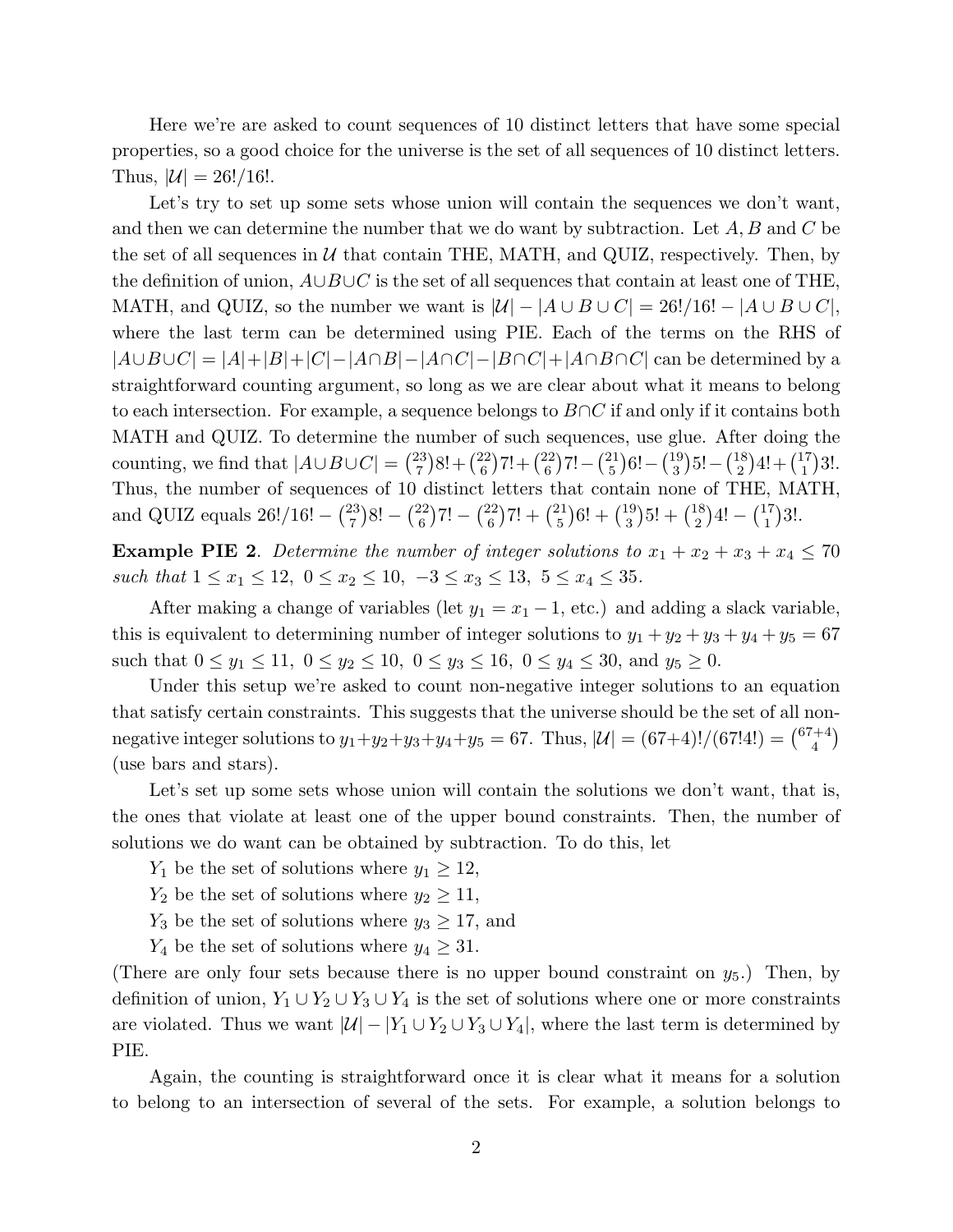$Y_1 \cap Y_3 \cap Y_4$  if and only if  $y_1 \ge 12$ ,  $y_3 \ge 17$ , and  $y_4 \ge 31$ .

After computing the sizes of the various intersections (using bars and stars), the answer is  $\binom{67+4}{4}$  $\binom{+4}{4}$  -  $\binom{59}{4}$  $\binom{59}{4} + \binom{60}{4}$  $\binom{50}{4} + \binom{54}{4}$  $\binom{54}{4} + \binom{40}{4}$  $\binom{40}{4}$  +  $\binom{48}{4}$  $\binom{48}{4} + \binom{42}{4}$  $\binom{12}{4} + \binom{28}{4}$  $\binom{28}{4} + \binom{33}{4}$  $\binom{33}{4} + \binom{29}{4}$  $\binom{29}{4} + \binom{23}{4}$  $\binom{23}{4}$  - $\lceil \binom{31}{4} \rceil$  $\binom{31}{4} + \binom{17}{4}$  $\binom{17}{4} + \binom{11}{4}$  $\binom{11}{4} + \binom{12}{4}$  $\binom{12}{4}$  + 0.

**Example PIE 3**. Determine the number of ways for n couples to stand in a line so that no one stands beside her/his partner.

Here we are counting arrangements of  $2n$  people in a line satisfying certain conditions, which suggests that the universe should be the set of all such arrangements. Thus,  $|\mathcal{U}| =$  $(2n)!$ .

On phrasing the conditions slightly differently, we see that there are  $n$  conditions that must be satisfied: couple 1 is not standing together, couple 2 is not standing together,  $\ldots$ , couple *n* is not standing together. This suggests we should set up *n* sets so that set i contains the arrangements in which the i-th condition is violated. That is, for  $i =$  $1, 2, \ldots, n$ , let  $X_i$  be the set of arrangements in which couple i is standing together. Then,  $X_1 \cup X_2 \cup \cdots X_n$  is the set of arrangements where one or more couples are standing together, so the number we want is  $|\mathcal{U}| - |X_1 \cup X_2 \cup \cdots X_n|$ . The last term can be determined using PIE.

The counting is straightforward. An arrangement belongs to  $X_{i_1} \cap X_{i_2} \cap \cdots \cap X_{i_k}$  if and only if couples  $i_1, i_2, \ldots, i_k$  are each standing together. It is easy to see that the size of an intersection depends not on which couples are involved, but on how many couples are involved. Thus,  $|X_{i_1} \cap X_{i_2} \cap \cdots \cap X_{i_k}| = 2^k(2n - 2k + k)!$  (use glue, and don't forget to include the glues couples among the objects to arrange).

Since for each k the size of the intersection of k of the sets depends only on k, and since there are  $\binom{n}{k}$  $\binom{n}{k}$  ways of choosing k of the n sets to intersect, the answer is  $(2n)!$  –  $\sum_{k=1}^{n}(-1)^{k-1}\binom{n}{k}$  $\binom{n}{k} 2^k (2n - k)!$ . Looking at the answer, it is possible to recognise that the first term,  $(2n)!$  is of the same form as the terms in the summation but with  $k = 0$ . That is  $(2n)! = (-1)^0 {n \choose 0}$  $\binom{n}{0} 2^0(2n-0)!$ . Hence it can be absorbed into the sum to get a single summation that describes the answer. We must also remember to look after the minus sign in front of the sum, i.e., put it together with the  $(-1)^{k-1}$  to get  $(-1)^k$ . Afeter doing so, the answer is  $\sum_{k=0}^{n}(-1)^{k}\binom{n}{k}$  $\binom{n}{k} 2^k (2n-k)!$ .

## Example PIE 3 brings out **some important points that should be remembered**:

• It might help in setting up the sets if the conditions were rephrased so it is clear how they apply to the objects under consideration. Statements like "none of these  $n$  objects satisfy condition  $C^{\prime\prime}$  can (and often should) be rephrased as n conditions: "object 1 does not satisfy condition  $C$ ", "object 2 does not satify condition  $C$ " and so on.

• There are  $\binom{n}{k}$  $\binom{n}{k}$  possible intersections of k out of n sets. If the size of the intersections in question depends only on the number of sets involved (not which sets are involved), then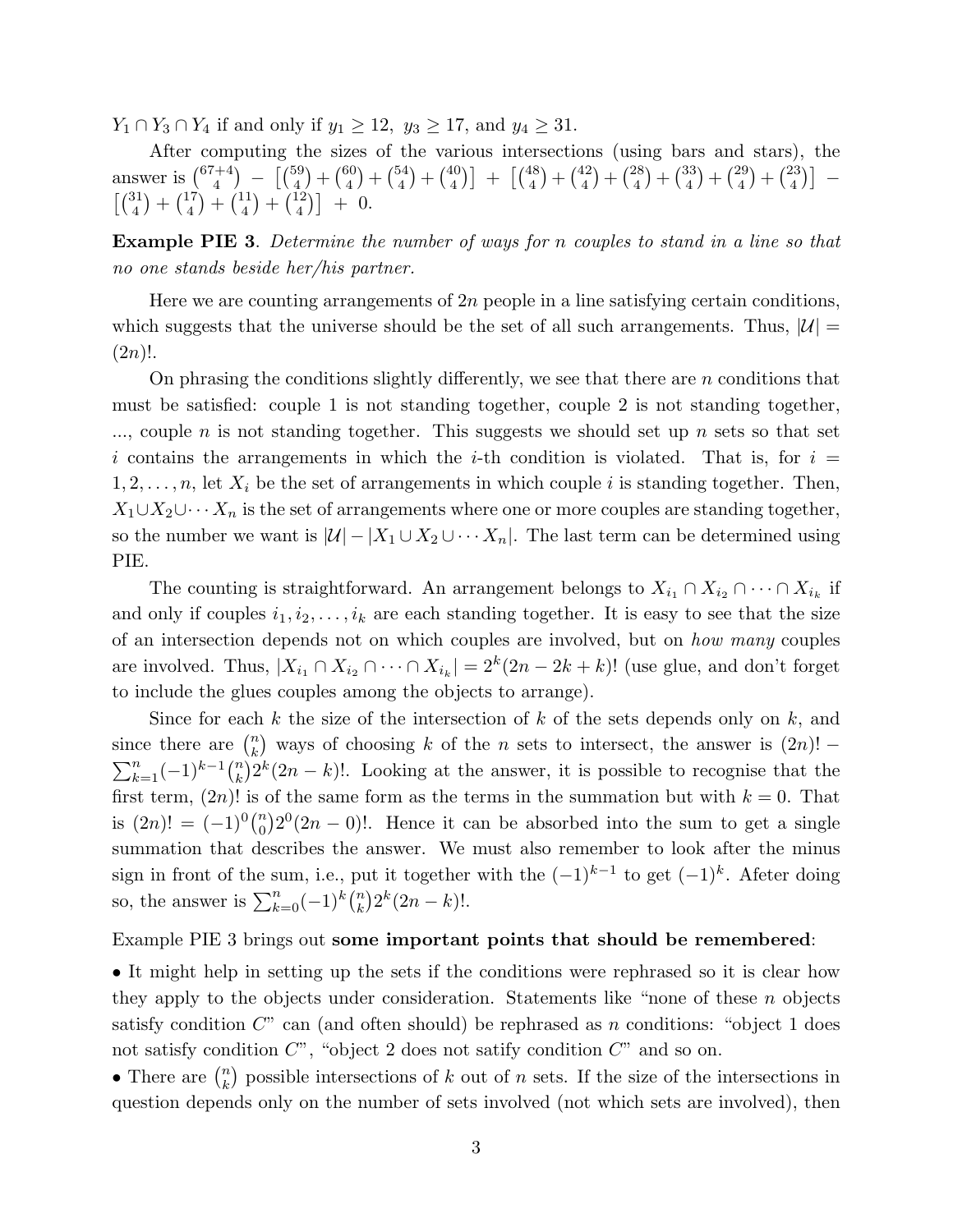the term which is included or excluded is  $\binom{n}{k}$  $\binom{n}{k}$  times the size of the intersection of k sets. Note that  $|X_i|$  can be thought of as the size of an intersection of one set.

• In cases where the size of the intersections in question depends only on the number of sets involved, and where you are "counting the complement", it is often possible to recognise that the first term,  $|\mathcal{U}|$ , is of the same form as the terms in the summation but with the index of summation equal to zero. In such a case, it can be absorbed into the sum to get a single summation that describes the answer.

Two classic examples of quantities that can be counted using PIE are onto functions and derangements. Since these are thoroughly discussed in most textbooks, (and in class) they will not be dealt with in detail here. Since you should be able to do these calculations, a very brief discussion of each topic is included.

## **Example PIE 4.** Find the number of functions from  $\{x_1, x_2, \ldots x_m\}$  onto  $\{y_1, y_2, \ldots, y_n\}$ .

Remember that a function f from  $\{x_1, x_2, \ldots x_m\}$  to  $\{y_1, y_2, \ldots, y_n\}$  is onto if every  $y \in \{y_1, y_2, \ldots, y_n\}$  is  $f(x)$  for some  $x \in \{x_1, x_2, \ldots, x_m\}$ . (Notice how this corresponds to rephrasing the conditions, as discussed above.)

Now if  $m < n$  the answer is zero, so assume  $m \geq n$ . We're counting functions, so the universe should be the set of all functions from  $\{x_1, x_2, \ldots x_m\}$  to  $\{y_1, y_2, \ldots, y_n\}$ . To figure out  $|\mathcal{U}|$ , remember how to count functions.

For  $i = 1, 2, ..., n$  let  $P_i$  be the set of functions where  $y_i$  is not  $f(x)$  for any  $x \in$  ${x_1, x_2,...x_m}$ . (Notice how this uses the "new" description of the conditions to set up the sets.) Then  $P_1 \cup P_2 \cup \cdots \cup P_n$  is the set of functions that are not onto, so we want  $|U| - |P_1 \cup P_2 \cup \cdots \cup P_n|$ . After counting, and recognising that the second and third important points also apply here, the answer is  $\sum_{k=0}^{n}(-1)^{k}\binom{n}{k}$  $\binom{n}{k}(n-k)^m$ .

Problems in which every thing in a first collection of *distinct* objects is assigned to some thing in a second collection of distinct objects can be thought of as problems involving functions. (The functions in question are from the first collection of objects to the second, and if x is an object in the first collection, then  $f(x)$  should be the object in the second collection to which it is assigned.) If the assignments are such that no object in the second collection (the one "being assigned to") is left out, then the problem involves onto functions, and hence you can write the solution down without resorting to PIE. For example, the number of ways that Dr. M. can assign 7 different projects to his research team consisting of himself and 3 graduate students equals the number of functions from the set of 7 projects onto the 4 people, which is  $\sum_{k=0}^{4}(-1)^k\binom{4}{k}$  ${k \choose k} (4-k)^7$ . If he must keep 3 projects for himself and distribute the remainder to his students, then the number of ways is  $\binom{7}{3}$  $\binom{7}{3} \sum_{k=0}^{3} (-1)^k \binom{3}{k}$  $(k)$  $(k)$ <sup>4</sup> (choose the 3 he keeps as the first step, then proceed as above).